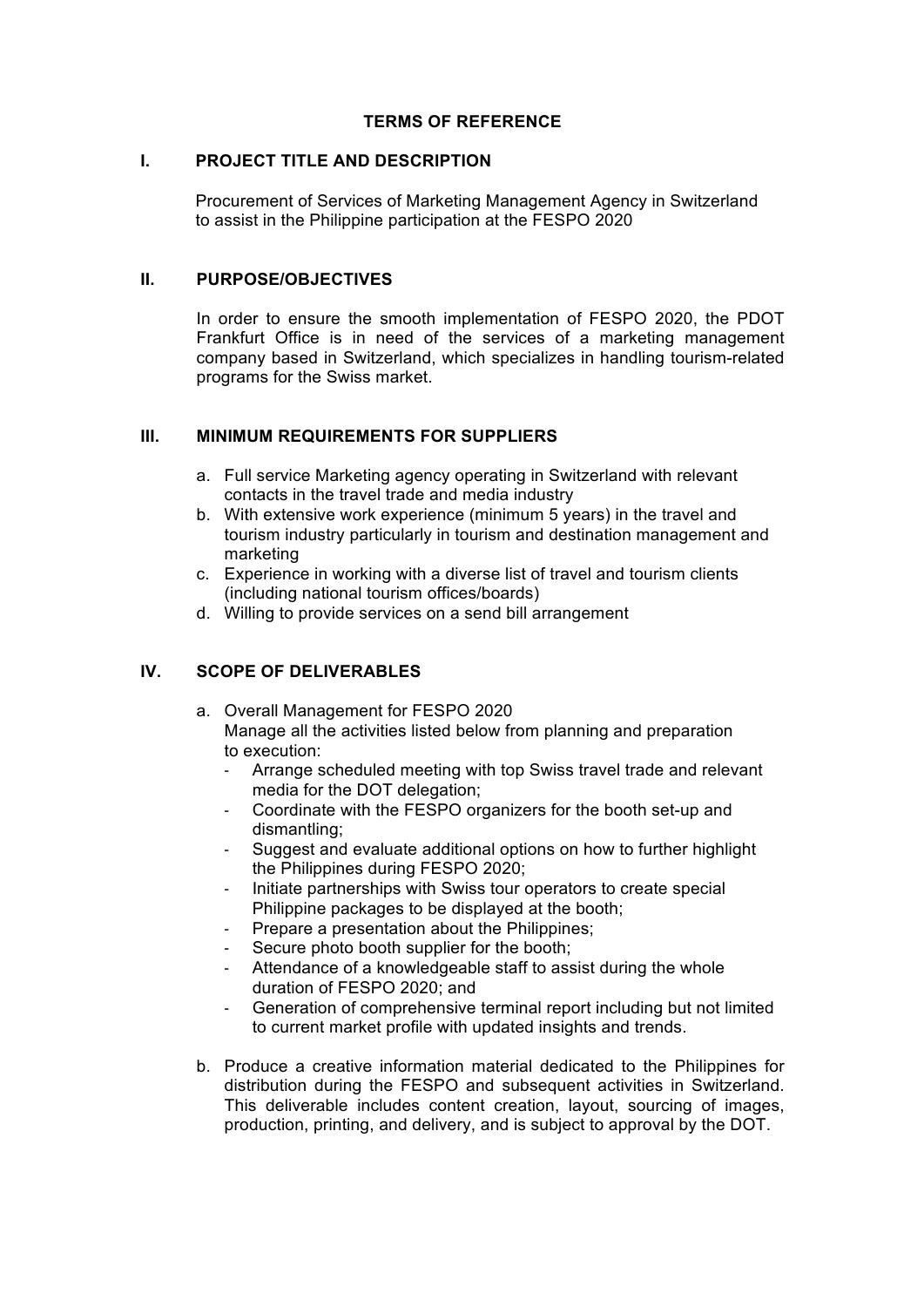## **V. TIMELINE OF BIDDING**

| November 15, 2019                 | Submission of bid proposal, inclusive of deliverable<br>requirements according to the program and mandatory<br>legal documents |
|-----------------------------------|--------------------------------------------------------------------------------------------------------------------------------|
| November 18, 2019                 | Selection by DOT Frankfurt of the Marketing Agency<br>to handle the above-mentioned activities                                 |
| onwards                           | November 19, 2019 Coordination for the implementation of the project                                                           |
| January 30 to<br>February 2, 2020 | FESPO proper                                                                                                                   |
| February 15, 2020                 | Submission of comprehensive report                                                                                             |

#### **VI. BUDGET**

Total budget is **EUR 13,900.00, without VAT,** including but not limited to agency fees, operational expenses, production fees for all deliverables, documentation costs, among others.

Interested bidders must present a budget breakdown in their proposal, indicating the components of their proposed budget.

The winning bid shall be determined based on the proposal with the most advantageous financial cost, appropriate product and service quality, and provided that the amount of the bid does not exceed the total budget of the project.

#### **VII. DOCUMENTARY REQUIREMENTS**

- 1. Signed Terms of Reference (all pages should be initialed)
- 2. Company registration documents and appropriate licenses
- 3. Latest tax clearance
- 4. Company portfolio containing previous projects that are relevant to this project

#### **VIII. TERMS AND CONDITIONS**

- 1. The selected agency shall be subject to assessment by the DOT Frankfurt as to the effectiveness of any part of the project. The DOT Frankfurt reserves the right to terminate the services of the winning bidder should any part of the deliverables be unsatisfactory.
- 2. Subject to the assessment by the DOT Frankfurt as to the performance of the agency for its implementation of the projects, the services of the selected agency may be re-contracted by DOT Frankfurt to implement supplemental programs, subject to additional budgets and a separate agreement.